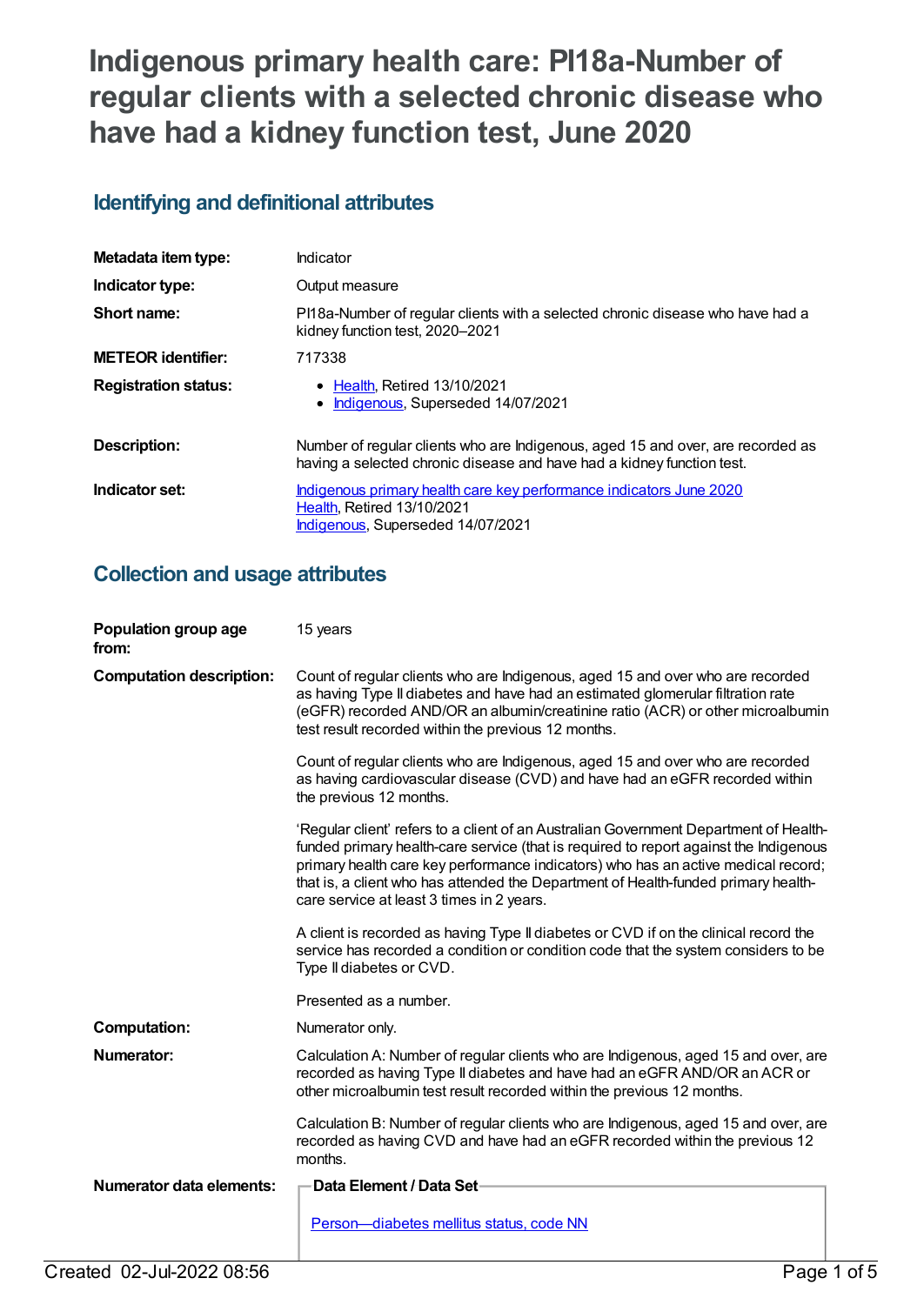#### **Data Source**

[Indigenous](https://meteor.aihw.gov.au/content/430643) primary health care data collection

**NMDS / DSS**

[Indigenous](https://meteor.aihw.gov.au/content/715320) primary health care NBEDS 2020–21

#### **Data Element / Data Set**

Person-age, total years N[NN]

**Data Source**

[Indigenous](https://meteor.aihw.gov.au/content/430643) primary health care data collection

**NMDS / DSS**

[Indigenous](https://meteor.aihw.gov.au/content/715320) primary health care NBEDS 2020–21

**Data Element / Data Set**

[Person—estimated](https://meteor.aihw.gov.au/content/464961) glomerular filtration rate (eGFR) recorded indicator, yes/no code N

**Data Source**

[Indigenous](https://meteor.aihw.gov.au/content/430643) primary health care data collection

**NMDS / DSS**

[Indigenous](https://meteor.aihw.gov.au/content/715320) primary health care NBEDS 2020–21

**Data Element / Data Set**

[Person—microalbumin](https://meteor.aihw.gov.au/content/464970) urine test result recorded indicator, yes/no code N

**Data Source**

[Indigenous](https://meteor.aihw.gov.au/content/430643) primary health care data collection

**NMDS / DSS**

[Indigenous](https://meteor.aihw.gov.au/content/715320) primary health care NBEDS 2020–21

**Data Element / Data Set**

[Person—cardiovascular](https://meteor.aihw.gov.au/content/465948) disease recorded indicator, yes/no code N

**Data Source**

[Indigenous](https://meteor.aihw.gov.au/content/430643) primary health care data collection

**NMDS / DSS**

[Indigenous](https://meteor.aihw.gov.au/content/715320) primary health care NBEDS 2020–21

#### **Data Element / Data Set**

Person-Indigenous status, code N

**Data Source**

[Indigenous](https://meteor.aihw.gov.au/content/430643) primary health care data collection

**NMDS / DSS**

[Indigenous](https://meteor.aihw.gov.au/content/715320) primary health care NBEDS 2020–21

**Data Element / Data Set**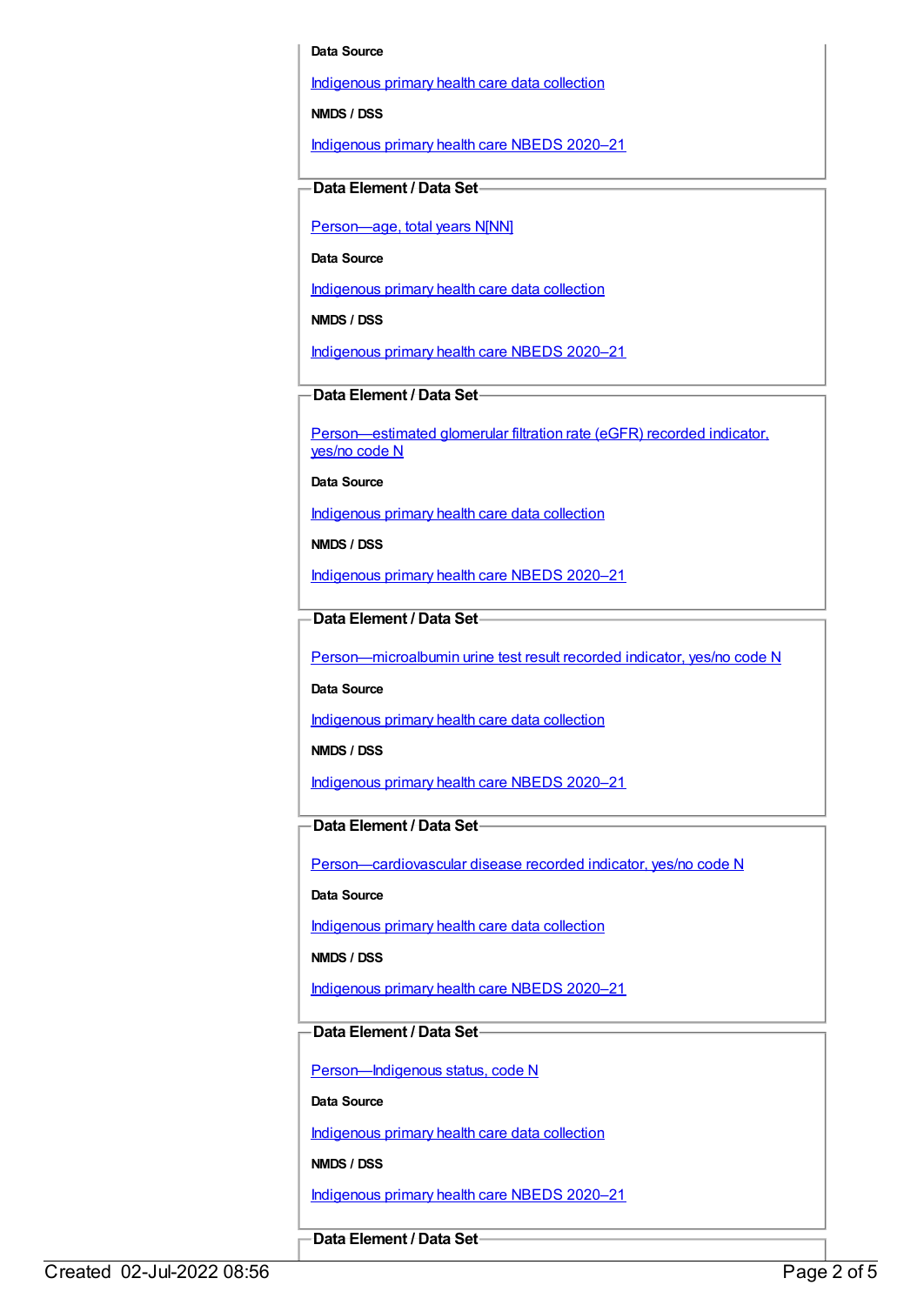Person-regular client indicator, yes/no code N

#### **Data Source**

[Indigenous](https://meteor.aihw.gov.au/content/430643) primary health care data collection

#### **NMDS / DSS**

[Indigenous](https://meteor.aihw.gov.au/content/715320) primary health care NBEDS 2020–21

#### **Disaggregation:** 1. Sex:

- a) Male
- b) Female
- 2. Age group: a) 15–24 years b) 25–34 years c) 35–44 years d) 45–54 years e) 55–64 years f) 65 years and over
- 3. Clients who had:
- a) an eGFR only
- b) an ACR only
- c) both an eGFR and an ACR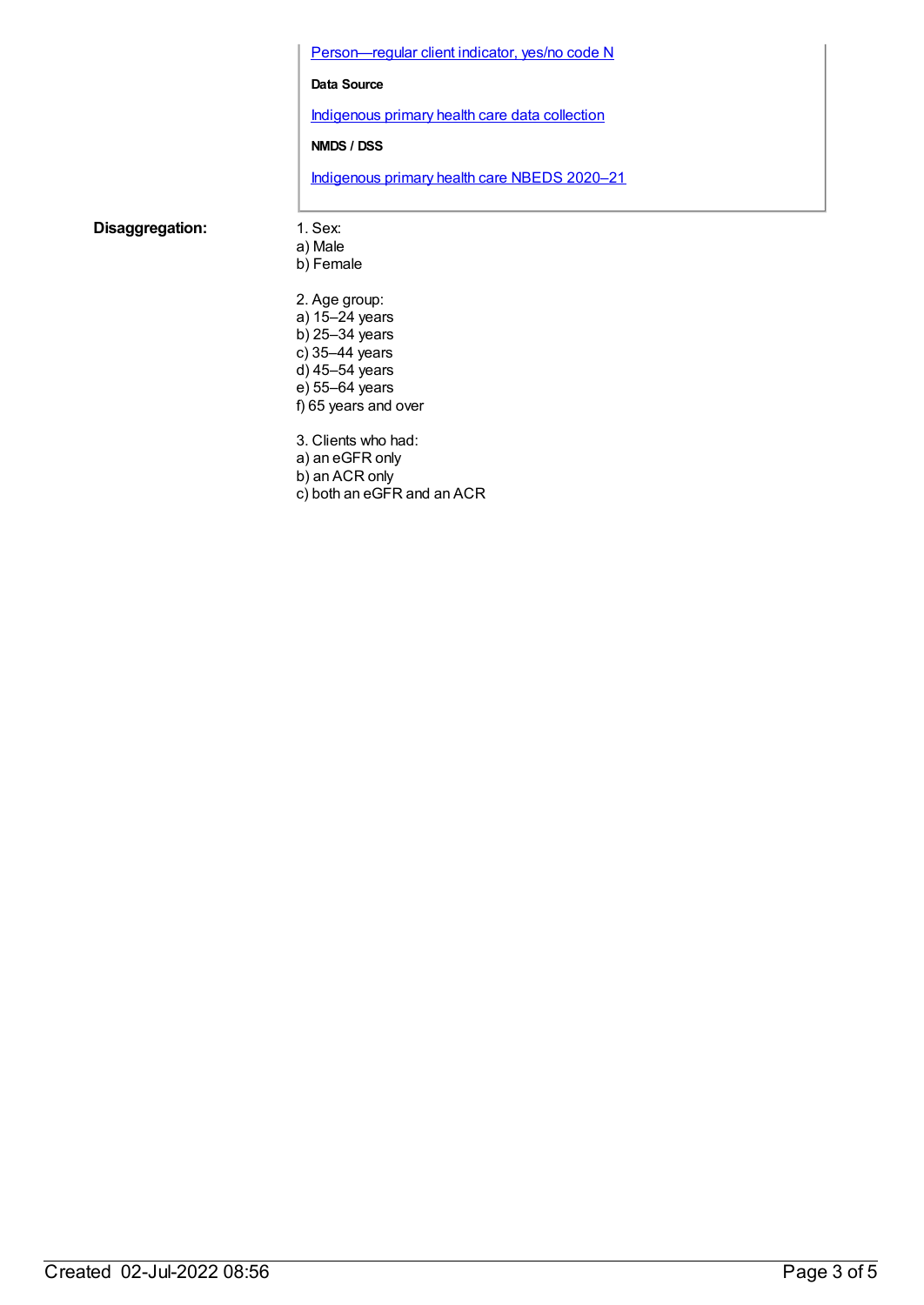#### **Disaggregation data elements:**

#### **Data Element / Data Set**

[Person—age,](https://meteor.aihw.gov.au/content/303794) total years N[NN]

**Data Source**

[Indigenous](https://meteor.aihw.gov.au/content/430643) primary health care data collection

**NMDS / DSS**

[Indigenous](https://meteor.aihw.gov.au/content/715320) primary health care NBEDS 2020–21

#### **Data Element / Data Set**

[Person—estimated](https://meteor.aihw.gov.au/content/464961) glomerular filtration rate (eGFR) recorded indicator, yes/no code N

**Data Source**

[Indigenous](https://meteor.aihw.gov.au/content/430643) primary health care data collection

**NMDS / DSS**

[Indigenous](https://meteor.aihw.gov.au/content/715320) primary health care NBEDS 2020–21

**Data Element / Data Set**

[Person—microalbumin](https://meteor.aihw.gov.au/content/464970) urine test result recorded indicator, yes/no code N

**Data Source**

[Indigenous](https://meteor.aihw.gov.au/content/430643) primary health care data collection

**NMDS / DSS**

[Indigenous](https://meteor.aihw.gov.au/content/715320) primary health care NBEDS 2020–21

#### **Data Element / Data Set**

[Person—sex,](https://meteor.aihw.gov.au/content/635126) code X

#### **Data Source**

[Indigenous](https://meteor.aihw.gov.au/content/430643) primary health care data collection

**NMDS / DSS**

[Indigenous](https://meteor.aihw.gov.au/content/715320) primary health care NBEDS 2020–21

**Comments:** This indicator covers a 24 month reporting period from 1 January 2020 to 31 December 2021:

- Indigenous primary health care NBEDS 2019–20 covers the period 01/01/2020 to 30/06/2020
- Indigenous primary health care NBEDS 2020-21 covers the period 01/07/2020 to 30/06/2021
- Indigenous primary health care NBEDS 2021-22 (to be released) will cover the period 01/07/2021 to 31/12/2021.

### **Representational attributes**

| <b>Representation class:</b> | Count   |
|------------------------------|---------|
| Data type:                   | Real    |
| Unit of measure:             | Person  |
| Format:                      | NIN(6)1 |

Created 02-Jul-2022 08:56 Page 4 of 5